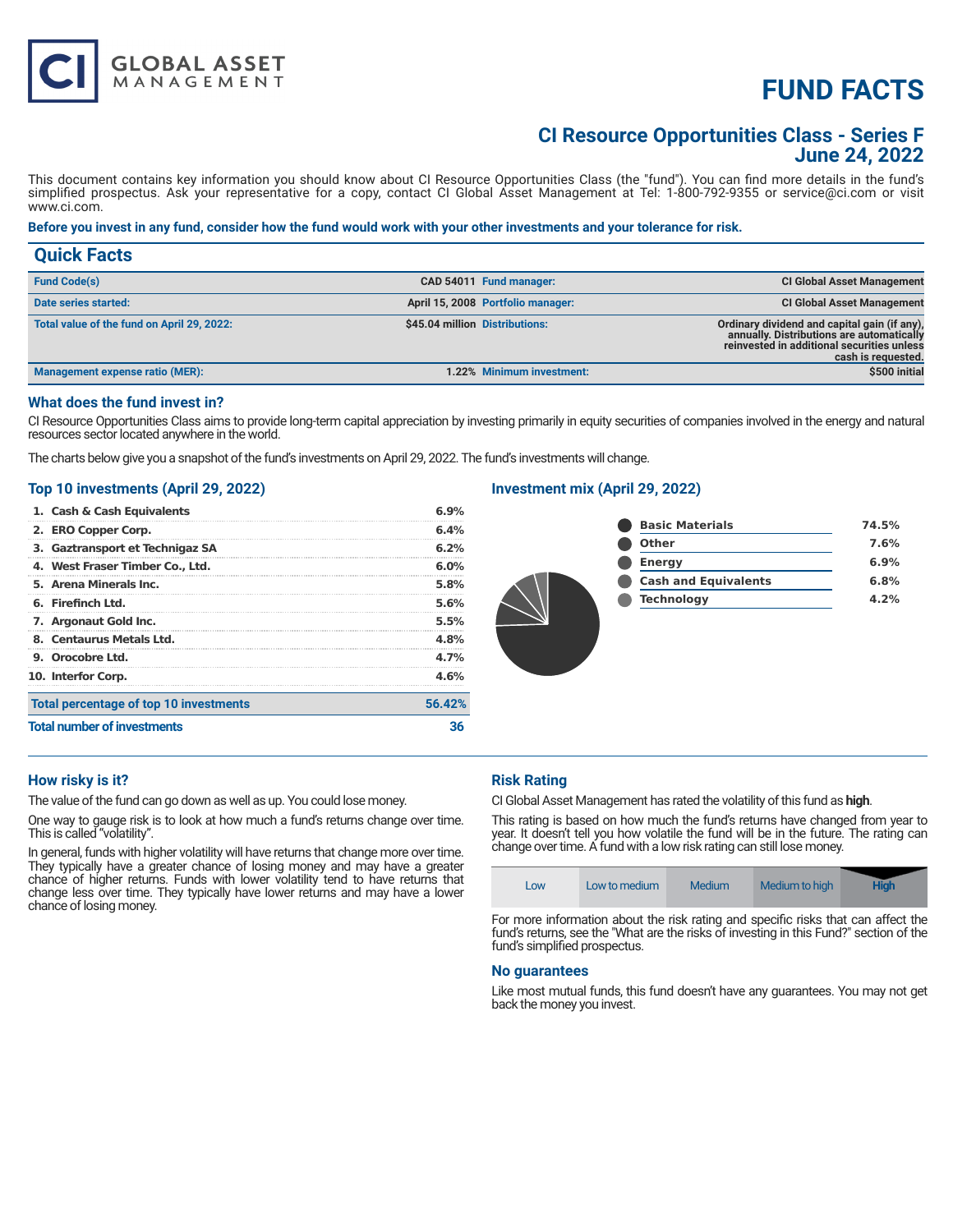# **CI Resource Opportunities Class - Series F**

#### **How has the fund performed?**

This section tells you how Series F securities of the fund have performed over the past 10 calendar year(s). Returns are after expenses have been deducted. These expenses reduce the fund's returns.

#### **Year-by-year returns**

This chart shows how Series F securities of the fund performed in each of the past 10 calendar year(s). This fund series dropped in value in 5 of the last 10 calendar year(s). The range of returns and change from year to year can help you assess how risky the fund has been in the past. It does not tell you how the fund will perform in the future.



#### **Best and worst 3-month returns**

This table shows the best and worst returns for Series F securities of the fund in a 3-month period over the past 10 calendar year(s). The best and worst 3-month returns could be higher or lower in the future. Consider how much of a loss you could afford to take in a short period of time.

|                     | <b>Return</b> | 3 months ending | If you invested \$1,000 at the beginning of the period |
|---------------------|---------------|-----------------|--------------------------------------------------------|
| <b>Best return</b>  | 43.6%         | June 30, 2020   | Your investment would rise to \$1,436                  |
| <b>Worst return</b> | -43.3%        | March 31. 2020  | Your investment would drop to \$567                    |

### **Average return**

As at April 29, 2022, a person who invested \$1,000 in Series F securities of the fund 10 years ago has \$1,330. This works out to an annual compounded rate of return of 2.9%.

### **Who is this fund for?**

#### **This fund may be suitable for you if you:**

- are willing to accept a high degree of risk
- are seeking a growth fund investing in the energy and resource sector located anywhere in the world
- are planning to hold your investment for the long term

#### **A word about tax**

In general, you'll have to pay income tax on any money you make on a fund. How much you pay depends on the tax laws where you live and whether or not you hold the fund in a registered plan such as a Registered Retirement Savings Plan, or a Tax-Free Savings Account. Keep in mind that if you hold your fund in a non-registered account, fund distributions are included in your taxable income, whether you get them in cash or have them reinvested.